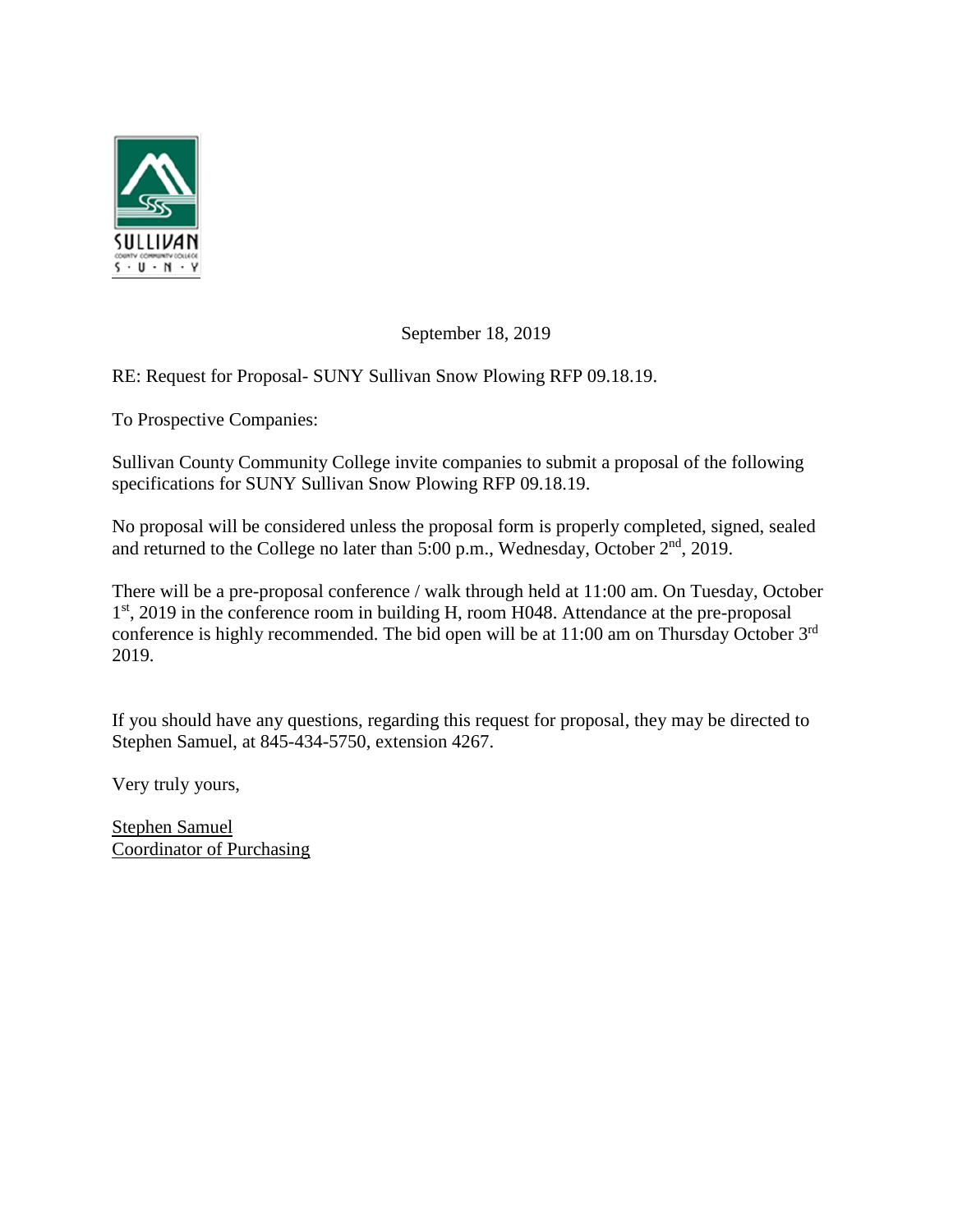#### **Request for proposals for SUNY Sullivan Snow Plowing RFP 09.18.19.**

## **SNOWPLOWING SERVICES FOR SULLIVAN COUNTY COMMUNITY COLLEGE**

**1.00 GENERAL:** Request for proposals for SUNY Sullivan Snow Plowing RFP 09.18.19.

### **1.01 SCOPE:**

The Sullivan County Community College (SCCC) is seeking a qualified contractor(s) to provide snow removal services and salting as well as snow removal equipment at the college. The work to be done under this contract and in accordance with these specifications consists of furnishing of equipment, material, supervision, labor, technical knowledge and skills necessary to satisfactorily and safely complete the job as outlined in this agreement. Primary responsibility for such services shall be that of the contractor under the general direction of the SCCC staff.

#### **1.02 LOCATIONS:**

Snow removal and salting areas shall include the following, as shown on Exhibit A:

- a. College Roads, 112 College Road
- b. College Parking Lots (2)

#### **1.03 PRE-BID INSPECTION:**

It is strongly suggested that the bidder arrive at the pre-bid inspection of the areas where the snowplowing is to be performed and to review all available data. Any failure by the contractor to acquaint himself with all available information concerning the work will not relieve him from responsibility of carrying out the work intended by this contract.

## **1.04 CONTACT PERSONS:**

Rich Butler Building and Grounds Supervisor Sullivan County Community College 112 College Road Loch Sheldrake, New York 12759-4002  $(845)$  434-5750 – Office  $(845)$  434-4860 – Fax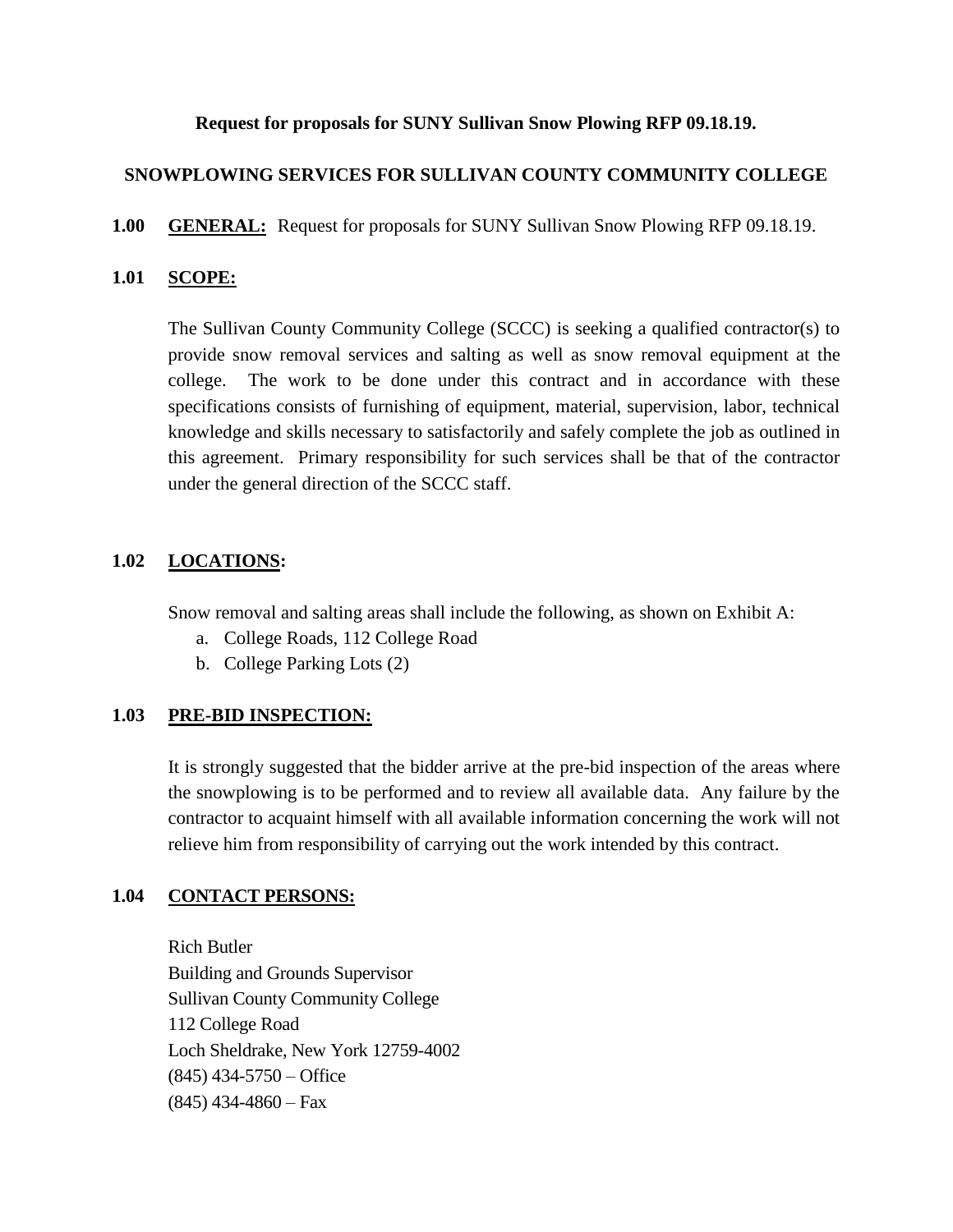### **1.05 QUALIFICATION OF BIDDER:**

The bidder shall demonstrate experience in salting and snowplowing of snow for an industrial, commercial, or government complex which includes a system like the college roadways and the two (2) parking lots. Experience in the removal of snow solely from residential driveways shall not be considered to be adequate.

Each operator hired by the contractor must have a valid New York State Class B Commercial Driver License, as required. Low bidder will be required to submit photocopies of operator driver licenses as required by Notice of Award letter. Low bidder shall show proof of compliance with New York State Department of Transportation (DOT) drug testing requirements.

#### **1.06 MINIMUM EQUIPMENT REQUIREMENTS:**

At a minimum, the contractor shall either own or lease vehicles which shall satisfy the equipment requirements. Additionally, the contractor shall have an adequate number of vehicle operators in order to operate the required vehicles in response to the contract requirements. Vehicle operators shall be properly licensed for the operation of said vehicles and fully crossed-trained on each of the required vehicles. Contractor shall submit proof of minimum equipment and manpower requirements with the bid proposal. Failure to do so shall be grounds for rejection of the bid. Such proof shall be copies of vehicle registrations made out in the name of the bidder or bona fide lease agreements between the bidder and another equipment supplier. The contractor shall also submit copies of valid drivers' licenses for the drivers of the vehicles. The College Staff reserves the right to inspect all equipment prior to the award of this contract, and to reject any bidder who cannot provide acceptable equipment for inspection. Should any changes occur in personnel or equipment during the course of the contract, the Contractor shall notify the College of such and provide proof of valid drivers' licenses and valid vehicle registrations.

All over the road equipment must be registered, insured, and have a valid New York State inspection sticker, and all equipment shall be in good running condition at the time of the College inspection in order to be considered acceptable.

The Contractor shall provide the College with delivery tickets for all quantities of salt purchased.

#### **2.00 RESPONSIBILITIES:**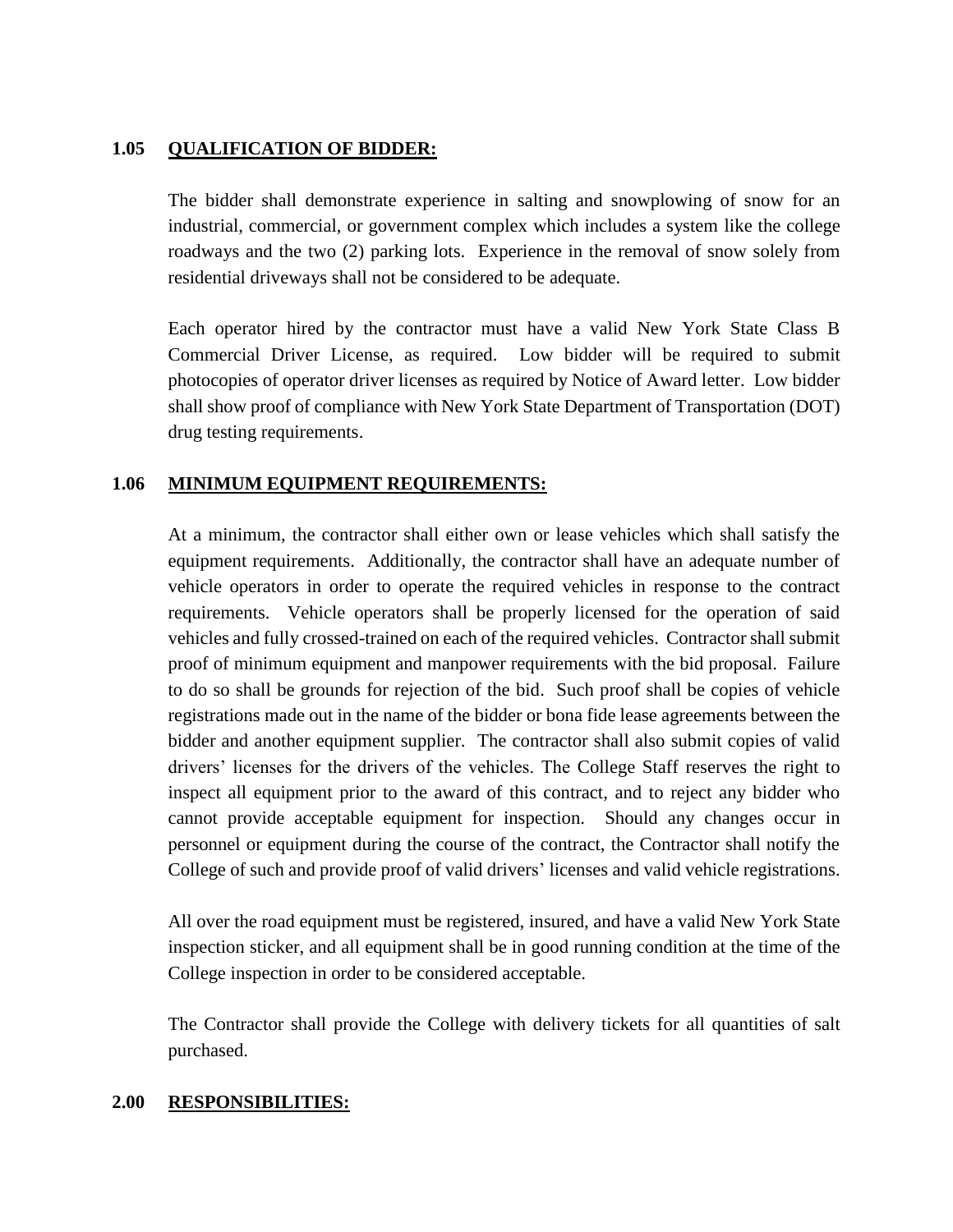- A. The contractor shall provide a contact person who shall be available to respond to the specific request of the College for services twenty-four hours per day, seven days per week.
- B. A knowledgeable employee of the contractor shall be designated as foreman and shall be in charge of the contractor's activities during each period of response.
- C. The foreman shall establish contact with the College Operations Supervisor at the beginning and end of each operation and/or trip, and must provide a trip ticket at end of each operation and/or trip. If the College Operations Supervisor is unavailable the ticket may be a faxed to a designated number or emailed. The decision to order additional trips shall rest solely with the College. Contractor shall not commence additional snow removal or salt distribution trips unless directed by the College Operations Supervisor.
- D. Plowing of all areas defined in the scope of this specification shall commence within two (2) hours whenever there is three (3) inches of accumulation. The complete removal of snow from roadways and parking areas and/or salt treatment at each location identified in 2.00.G, Areas 1 and 2, including extra passes for cleanup of traffic lanes as needed and/or directed for a storm event.
- E. Priority shall be given to clearing the roads, while secondary priority is given to parking lot surfaces. The terms "plowing" and "removal" shall mean clearing the surface from curb to curb to be as clear of snow as practicable.
- F. The Contractor will be required to provide an adequate inventory of commercial grade road salt to be stored at the Contractor's site. The salt trip will require the spreading of commercial grade road salt on areas defined in Section 2.00.G 1 and 2 (Exhibit A). Salt trips may be required with or without snow removal services. The Contractor will be required to provide delivery tickets for quantities of salt purchased.
- G. The College reserves the option to redirect the contractor while on site if conditions warrant rapid attention to a particular area not yet serviced. Services shall be provided in this manner twenty-four hours per day, seven days per week, including Sundays and holidays.
- H. Areas of responsibility shall be as follows: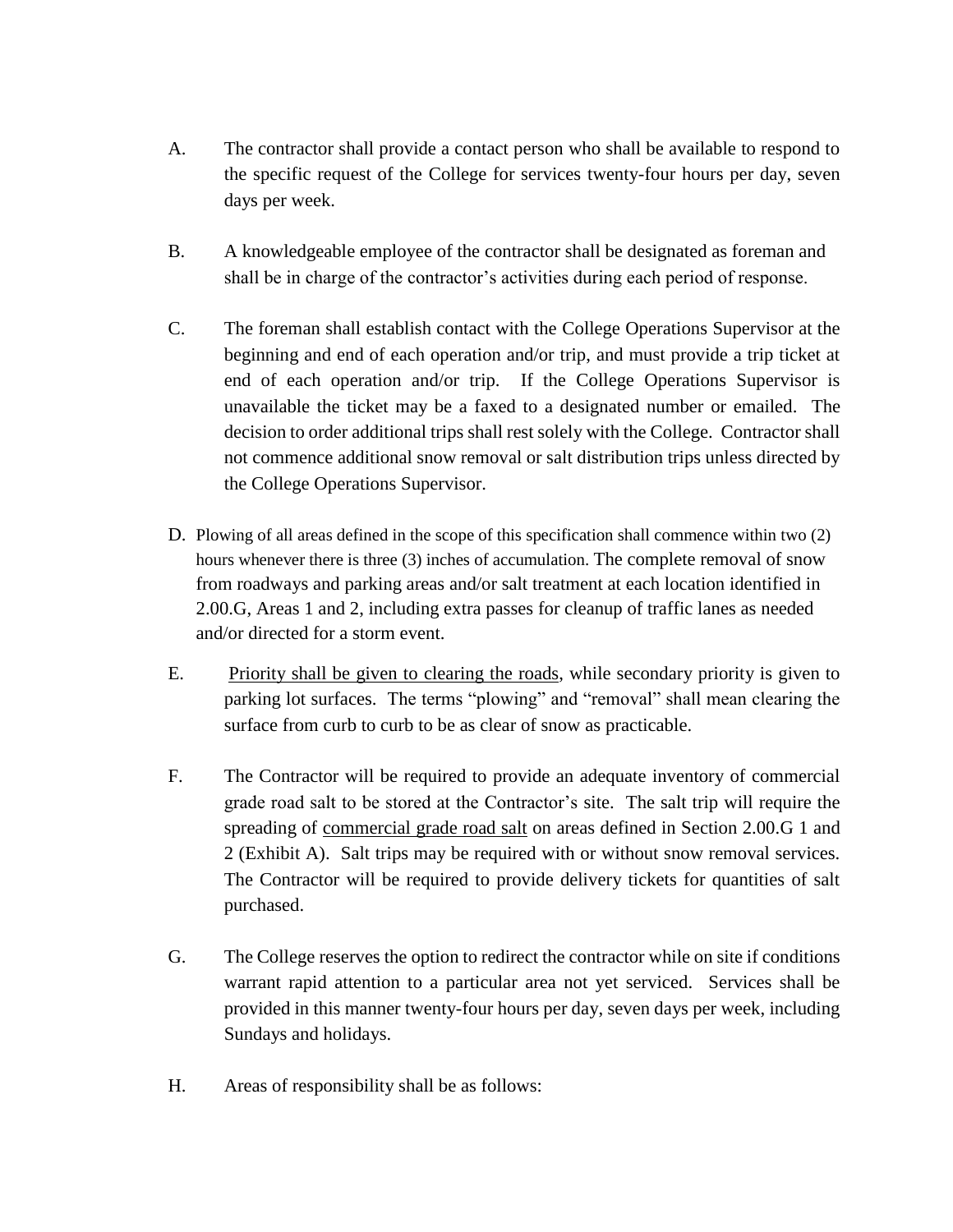- 1. College Roads, 112 College Road
- 2. College Parking Lots (2)

These areas are depicted on a map in Exhibit A.

## **2.01 REQUIREMENTS:**

- A. The contractor shall only provide equipment which meets New York State requirements for a licensed vehicle. Such vehicles shall only be operated by personnel who are licensed to operate such vehicles on a state or municipal highway. All such vehicles shall be operated so as to remain under the safe control of their driver at all times, taking into consideration existing traffic and road conditions.
- B. The contractor shall at all times abide by all applicable laws of the State of New York and the Local Town Regulations, all Rules and Regulations and all applicable directives of the College Operations Supervisor.
- C. The contractor shall report any and all property damage or injury caused by its performance of services at the sites and shall be responsible for all repairs and restorations.
- D. The contractor shall keep all areas designated by the College for the storage of its supplies and equipment in a neat and clean manner at all times.
- E. When plowing snow, the contractor shall not restrict access to doorways, sidewalks, gates, or entrances.
- F. The contractor shall not pile snow where views of approaching vehicles would be blocked.
- G. For every plowing and salting trip, the Contractor shall provide a copy of the trip ticket to the College Operations Supervisor within one (1) business day of the work completion.
- H. INSURANCE REQUIREMENTS: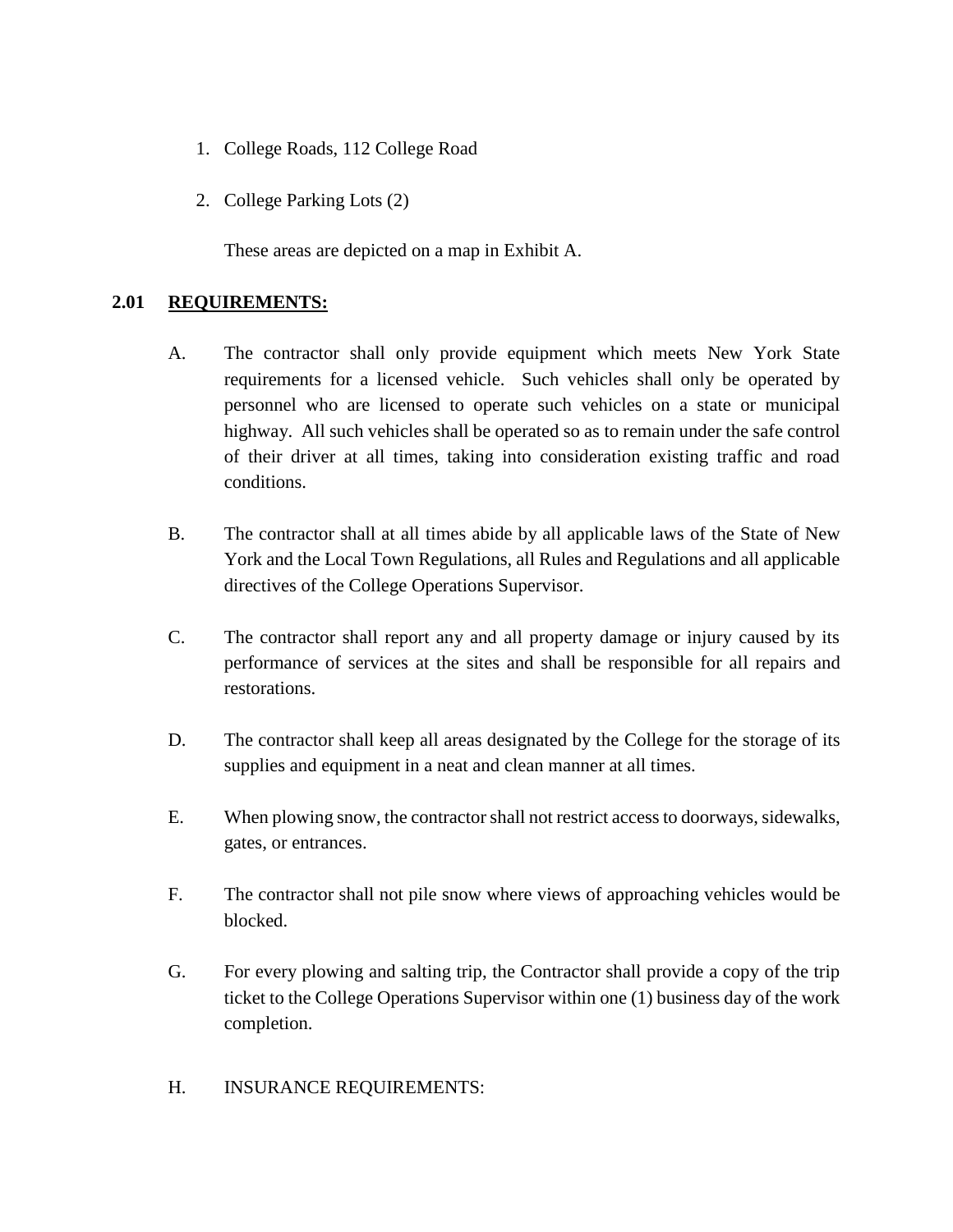The contractor shall procure and maintain at its expense until final payment by the college for services covered by this agreement, insurance in the kinds and amounts hereinafter provided with insurance companies authorized to do business in New York, covering all operations under this agreement, whether performed by it or its agents. Before commencing the services and on the renewal of all coverages, the contractor shall furnish to the college a certificate or certificates naming: the state of New York, Sullivan county and Sullivan county community college, in form satisfactory to the college showing that it has complied with this section. All certificates of insurance shall provide that thirty (30) days written notice be given to the associate vice president for planning, human resources and facilities at Sullivan county community college, 112 college road, loch Sheldrake, New York 12759, before a policy is cancelled, materially changed, or not renewed. Various types of required insurance may be written in one or more policies. With respect to all coverages required other than workers' compensation, the college shall be named an additional insured. All coverages afforded shall be primary with respect to operations provided.

#### **2.02 RATES AND PAYMENT:**

- A. The contractor shall provide a rate per month from November 2019 through March 2020 for plowing and salting services to be performed in accordance with Section 2.00.D of this specification.
- B. Payment shall be made by the College upon receipt of invoices not more than once per month during the term of the contract. Invoices shall be per month
- C. In the event the Contractor fails to provide required services within the timeframe specified in Section 2.00.D, the College reserves the right to charge back the Contractor for the use of its vehicles and personnel and for any additional rentals deemed necessary to remove the snow in a timely manner.

#### **2.03 CODES/STANDARDS:**

The contractor shall comply with the following codes and standards: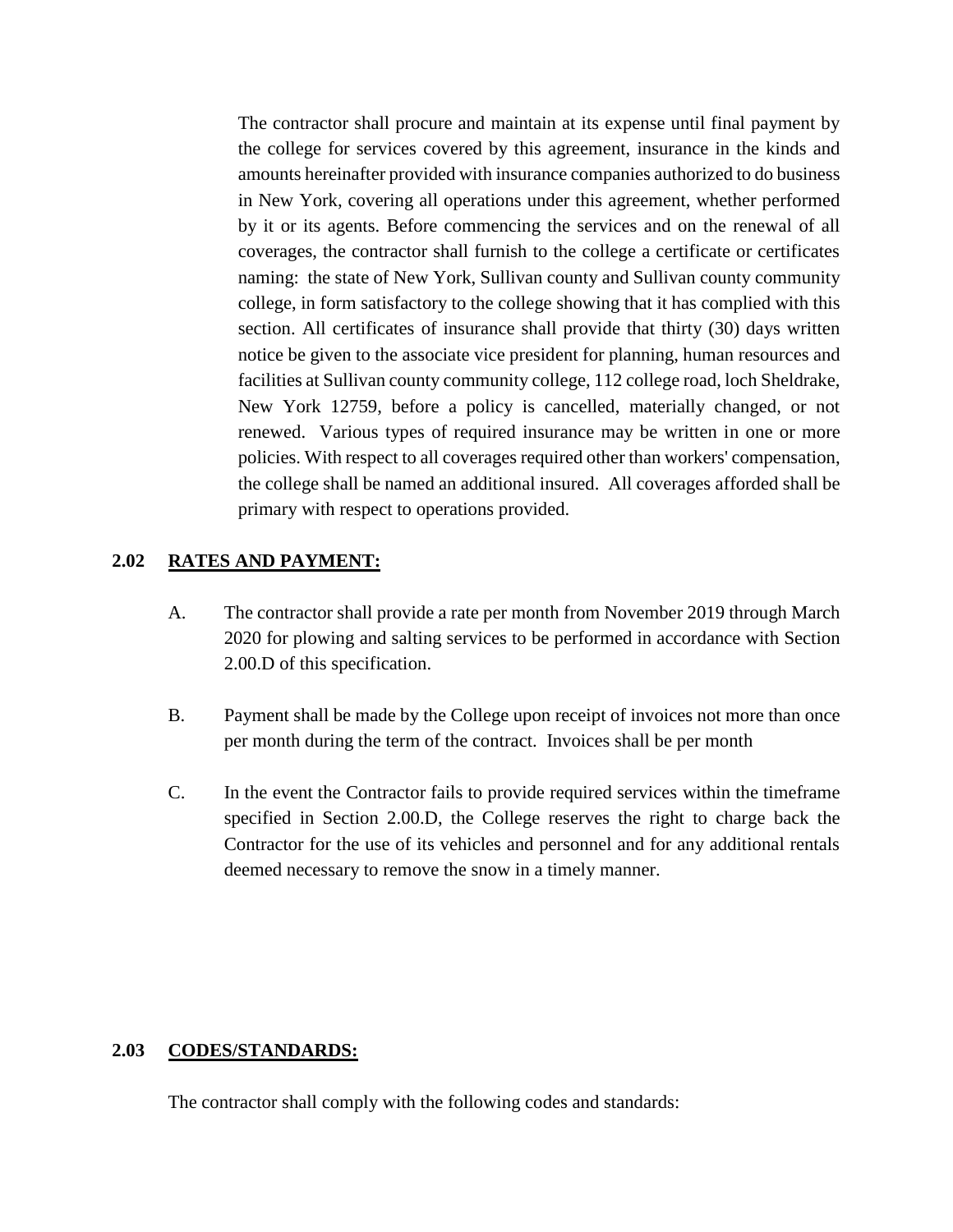- A. OSHA Occupational Safety & Health Act
- B. Local Regulations

## PROPOSER COMMENTS

It is requested that proposers provide any additional information relating to their offer that will assist in the evaluation of such without having to ferret our information concerning the goods or services you intend to provide.

Information pertains to the following (please check applicable box):

- □ Equivalent Product
- □ Clarification
- $\square$  Exception(s) to Requirements
- □ General or Miscellaneous Comments

If additional space is required, please use reverse side of the form or attach additional documents.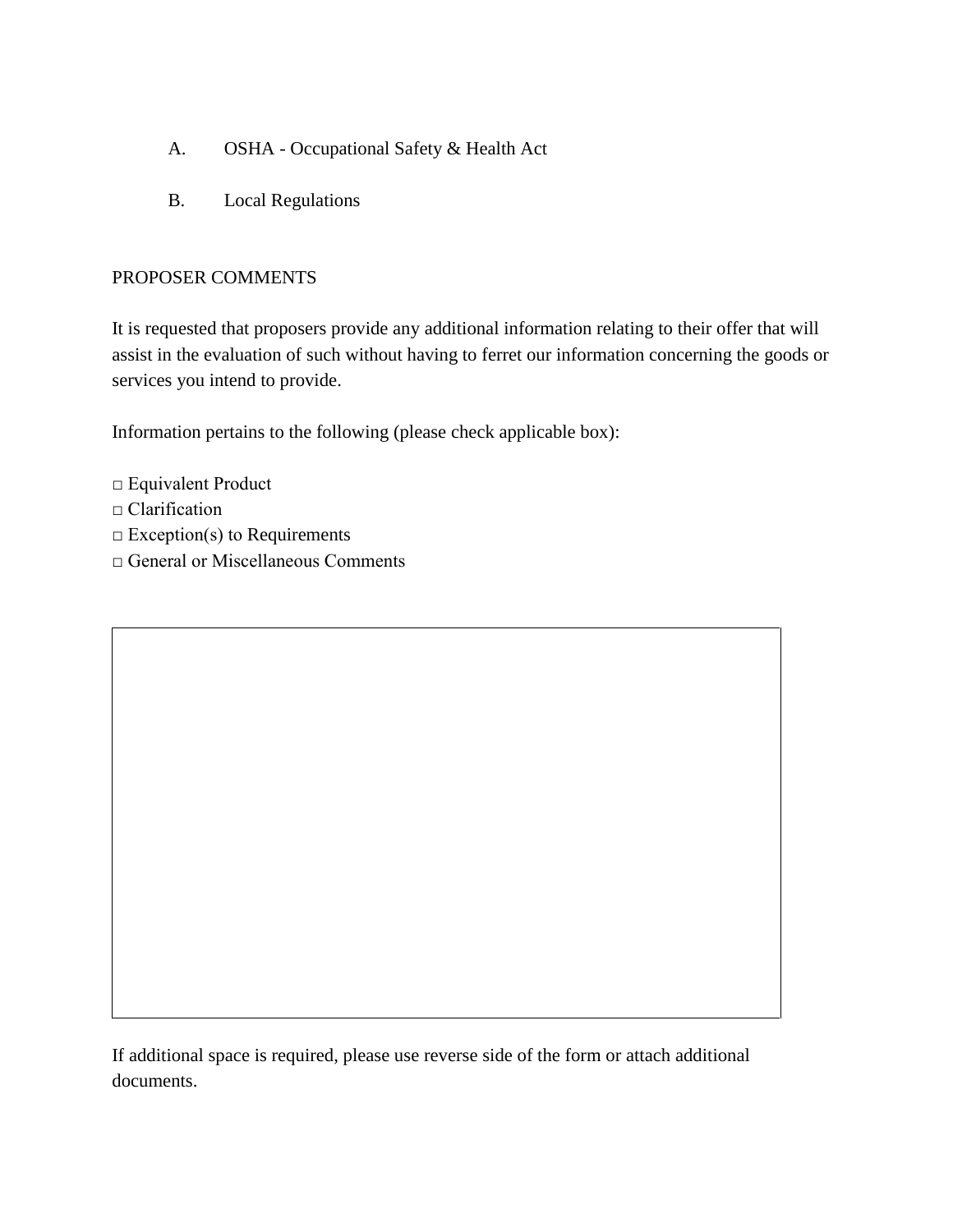Name of Proposer Signature

(Authorized Representative)

Date

## COMPLIANCE AGREEMENT

# I, THE UNDERSIGNED, HAVE READ AND EXAMINED THE GENERAL TERMS, CONDITIONS, ANY SUPPLEMENTAL TERMS AND CONDITIONS, AND THE SPECIFICATIONS OF THIS REQUEST AND AGREE TO COMPLY WITH ALL OF THEM.

| <b>SIGNATURE:</b><br><u> 1990 - Jan Barbara Barat, p</u> | DATE:  |  |      |
|----------------------------------------------------------|--------|--|------|
|                                                          | TITLE: |  |      |
|                                                          |        |  |      |
|                                                          |        |  |      |
| CITY:                                                    |        |  | ZIP: |
| PHONE:                                                   | FAX:   |  |      |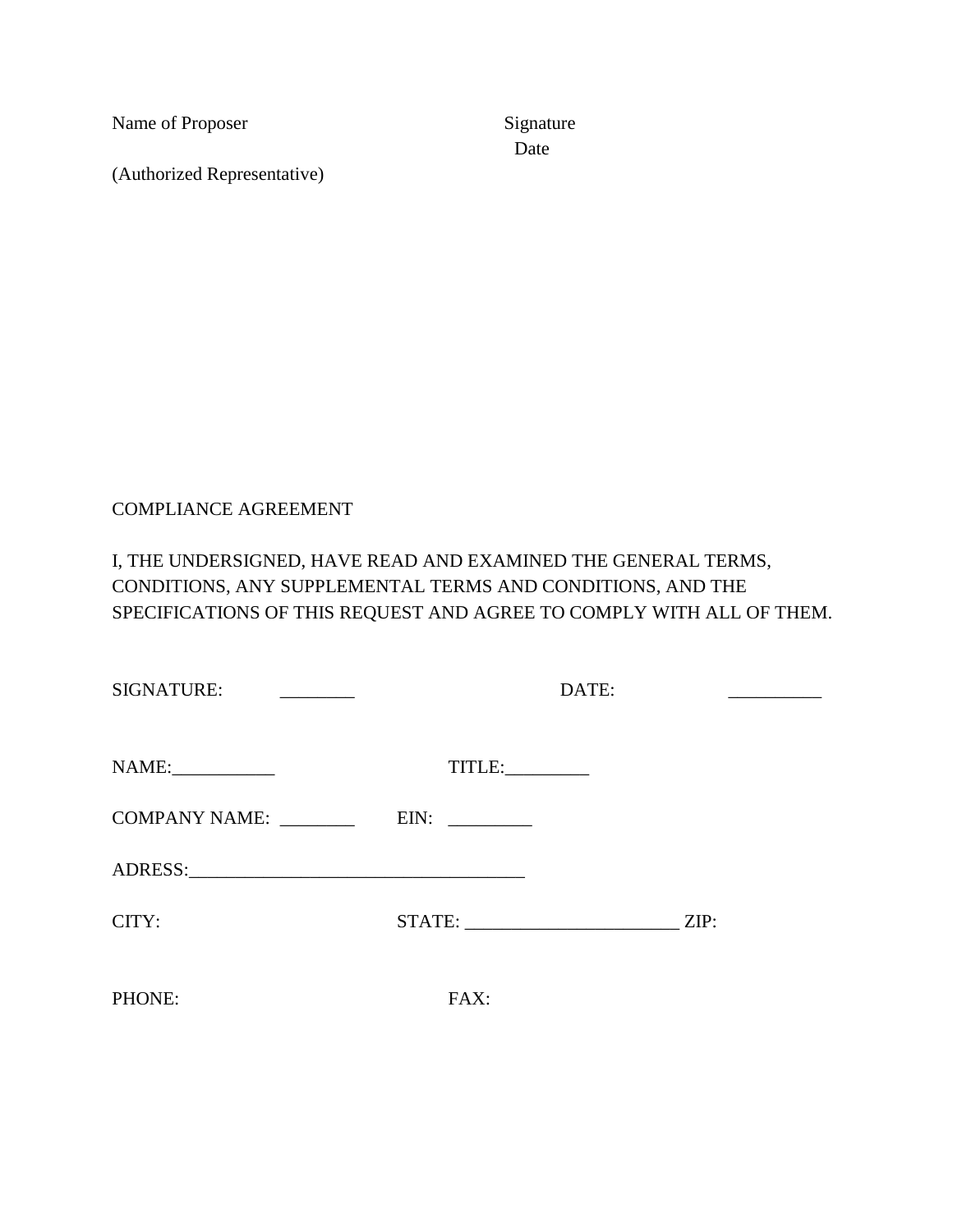# **Request for proposals for SUNY Sullivan Snow Plowing RFP 09.18.19. SNOWPLOWING SERVICES SULLIVAN COUNTY COMMUNITY COLLEGE UNIT PRICE SHEET**

| <b>ITEM</b><br>$\overline{\underline{H}}$ | <b>DESCRIPTION</b>                                         | <b>ESTIMATED</b><br><b>QUANTITY</b> | <b>Monthly Price</b> |
|-------------------------------------------|------------------------------------------------------------|-------------------------------------|----------------------|
|                                           | Snowplowing and Salting; Sullivan county community college | Monthly<br>November 2019            |                      |
|                                           | roads, 112 college road                                    | through March 2020                  | ¢                    |
|                                           | <b>TOTAL COST PER MONTH</b>                                |                                     | <b>TOTAL</b>         |